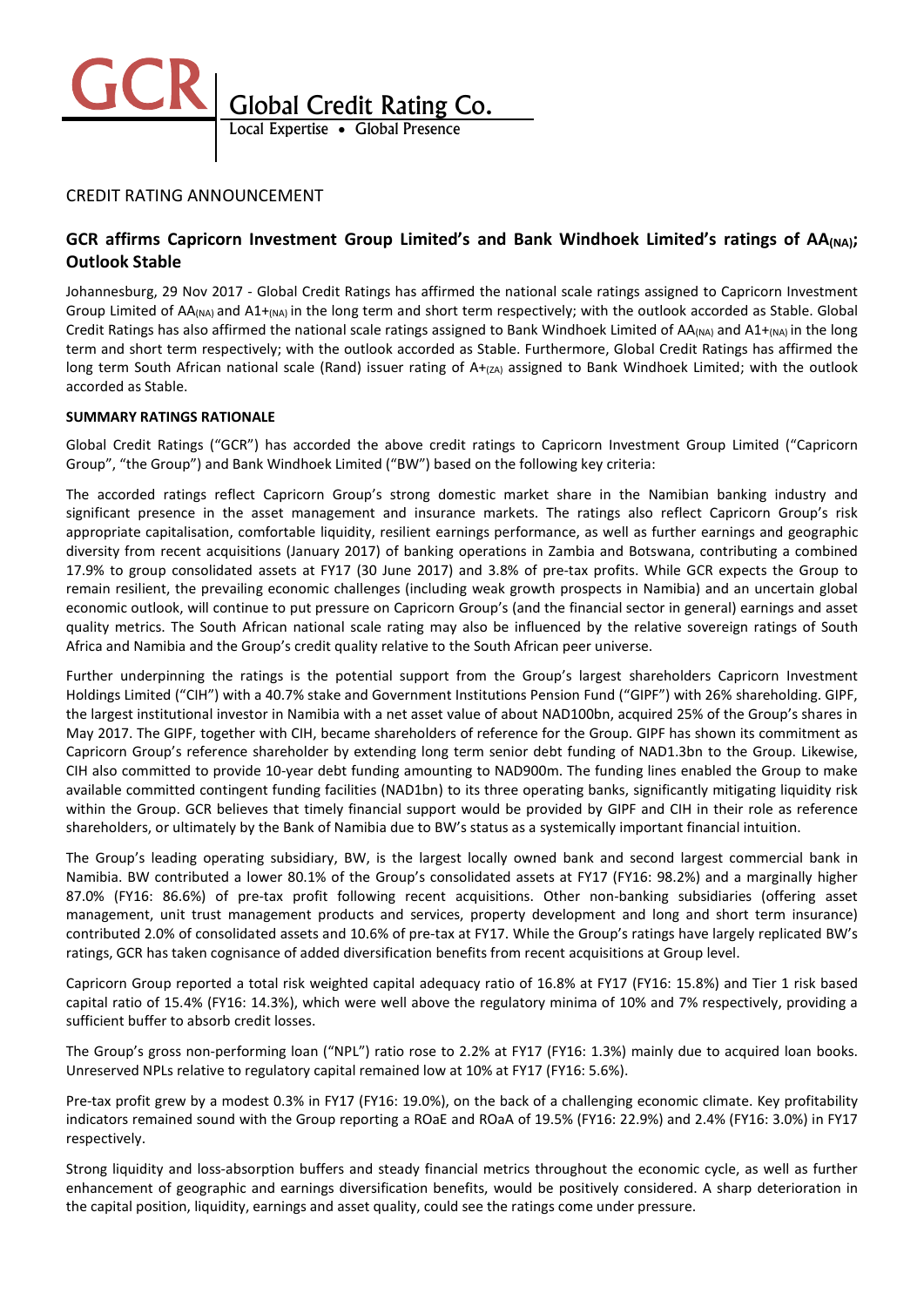

### NATIONAL SCALE RATINGS HISTORY SOUTH AFRICAN NATIONAL SCALE RATINGS HISTORY

Capricorn Investment Group Limited

Initial rating (November 2015) Long term: AA(NA); Short term: A1+(NA) Outlook: Stable

Last rating (November 2016) Long term: AA(NA); Short term: A1+(NA) Outlook: Stable

### Bank Windhoek Limited

Initial rating (September 2005) Initial rating (November 2013) Long term:  $AA_{(NA)}$ ; Short term:  $A1+_{(NA)}$  Long term:  $A-_{(ZA)}$ Outlook: Stable **Outlook: Stable** Outlook: Stable

Last rating (November 2016) Last rating (November 2016) Long term:  $AA_{(NA)}$ ; Short term:  $A1+_{(NA)}$  Long term:  $A+_{(ZA)}$ Outlook: Stable Outlook: Stable

### ANALYTICAL CONTACTS

Jennifer Mwerenga Kurt Boere Senior Analyst Senior Analyst (011) 784-1771 (011) 784-1771 jennifer@globalratings.net boere@globalratings.net

### Primary Analyst Committee Chairperson

### APPLICABLE METHODOLOGIES AND RELATED RESEARCH

Global Criteria for Rating Banks and Other Financial Institutions (March 2017) BW rating reports (2005-16) Capricorn Group rating report (2015-16)

### RATING LIMITATIONS AND DISCLAIMERS

ALL GCR'S CREDIT RATINGS ARE SUBJECT TO CERTAIN LIMITATIONS AND DISCLAIMERS. PLEASE READ THESE LIMITATIONS AND DISCLAIMERS BY FOLLOWING THIS LINK: HTTP://GLOBALRATINGS.NET/UNDERSTANDING-RATINGS. IN ADDITION, GCR'S RATING SCALES AND DEFINITIONS ARE ALSO AVAILABLE FOR DOWNLOAD AT THE FOLLOWING LINK: HTTP://GLOBALRATINGS.NET/RATINGS-INFO. GCR'S CODE OF CONDUCT, CONFIDENTIALITY, CONFLICTS OF INTEREST, PUBLICATION TERMS AND CONDITIONS AND OTHER RELEVANT POLICIES AND PROCEDURES ARE ALSO AVAILABLE AT HTTP://GLOBALRATINGS.NET.

### SALIENT FEATURES OF ACCORDED RATINGS

GCR affirms that a.) no part of the rating was influenced by any other business activities of the credit rating agency; b.) the rating was based solely on the merits of the rated entity, security or financial instrument being rated; c.) such rating was an independent evaluation of the risks and merits of the rated entity, security or financial instrument; and d.) the validity of the rating is for a maximum of 12 months, or earlier as indicated by the applicable credit rating document.

Capricorn Investment Group Limited and Bank Windhoek Limited participated in the rating process via face-to-face management meetings, teleconferences and other written correspondence. Furthermore, the quality of information received was considered adequate and has been independently verified where possible.

The credit ratings have been disclosed to Capricorn Investment Group Limited and Bank Windhoek Limited with no contestation of the ratings.

Information received:

- Audited financial results of the Group and the banking subsidiary as at 30 June 2017 (plus four years of comparative figures)
- Budgeted financial statements for 2018
- Latest internal and/or external audit report to management
- Reserving methodologies
- A breakdown of facilities available and related counterparties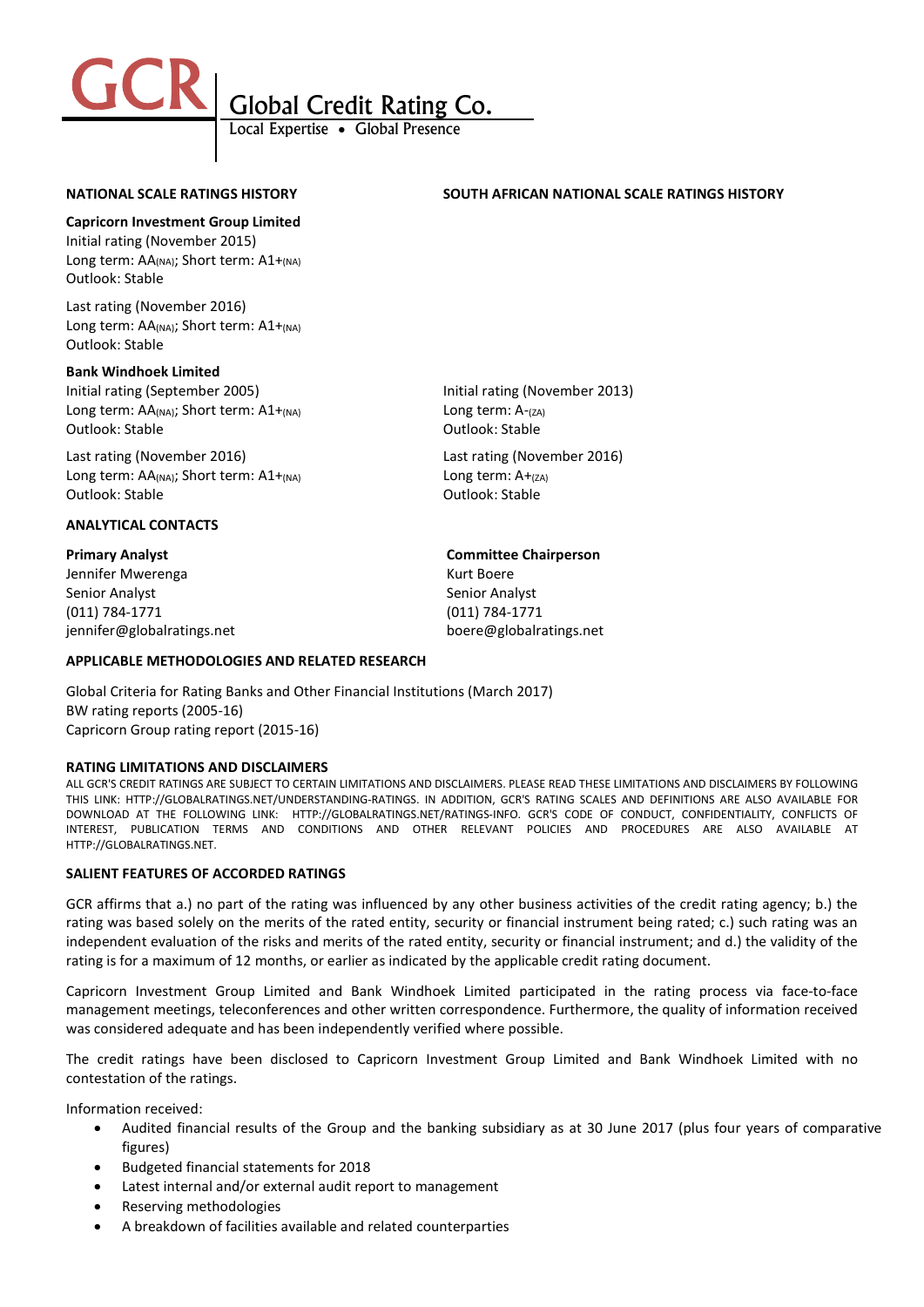

- Corporate governance and enterprise risk framework
- Industry comparative and regulatory framework

The ratings above were solicited by, or on behalf of, Capricorn Investment Group Limited and Bank Windhoek Limited, and therefore, GCR has been compensated for the provision of the ratings.

### GLOSSARY OF TERMS/ACRONYMS USED IN THIS DOCUMENT AS PER GCR'S FINANCIAL INSTITUTIONS GLOSSARY

| Asset                             | A resource with economic value that a company owns or controls with the expectation that it will provide future benefit.                   |
|-----------------------------------|--------------------------------------------------------------------------------------------------------------------------------------------|
| <b>Asset Quality</b>              | Refers primarily to the credit quality of a bank's earning assets, the bulk of which comprises its loan portfolio, but will also           |
|                                   | include its investment portfolio as well as off balance sheet items. Quality in this context means the degree to which the                 |
|                                   | loans that the bank has extended are performing (ie, being paid back in accordance with their terms) and the likelihood that               |
|                                   | they will continue to perform.                                                                                                             |
| Capital                           | The sum of money that is invested to generate proceeds.                                                                                    |
| Capital Adequacy                  | A measure of the adequacy of an entity's capital resources in relation to its current liabilities and also in relation to the risks        |
|                                   | associated with its assets. An appropriate level of capital adequacy ensures that the entity has sufficient capital to support             |
|                                   | its activities and that its net worth is sufficient to absorb adverse changes in the value of its assets without becoming                  |
|                                   | insolvent.                                                                                                                                 |
| Debt                              | An obligation to repay a sum of money. More specifically, it is funds passed from a creditor to a debtor in exchange                       |
|                                   | for interest and a commitment to repay the principal in full on a specified date or over a specified period.                               |
| Diversification                   | Spreading risk by constructing a portfolio that contains different investments, whose returns are relatively uncorrelated.                 |
|                                   | The term also refers to companies which move into markets or products that bear little relation to ones they already<br>operate in.        |
| <b>Financial Institution</b>      | An entity that focuses on dealing with financial transactions, such as investments, loans and deposits.                                    |
| <b>International Scale Rating</b> | International local currency (International LC) ratings measure the likelihood of repayment in the currency of the jurisdiction            |
| LC                                | in which the issuer is domiciled. Therefore, the rating does not take into account the possibility that it will not be able to             |
|                                   | convert local currency into foreign currency or make transfers between sovereign jurisdictions.                                            |
| Liquidity                         | The speed at which assets can be converted to cash. It can also refer to the ability of a company to service its debt                      |
|                                   | obligations due to the presence of liquid assets such as cash and its equivalents. Market liquidity refers to the ease with                |
|                                   | which a security can be bought or sold quickly and in large volumes without substantially affecting the market price.                      |
| Liquidity Risk                    | The risk that a company may not be able to meet its financial obligations or other operational cash requirements due to an                 |
|                                   | inability to timeously realise cash from its assets. Regarding securities, the risk that a financial instrument cannot be traded           |
|                                   | at its market price due to the size, structure or efficiency of the market.                                                                |
| Long-Term                         | Not current; ordinarily more than one year.                                                                                                |
| Long-Term Rating                  | Reflects an issuer's ability to meet its financial obligations over the following three to five year period, including interest            |
|                                   | payments and debt redemptions. This encompasses an evaluation of the organisation's current financial position, as well as                 |
|                                   | how the position may change in the future with regard to meeting longer term financial obligations.                                        |
| Margin                            | The rate taken by the lender over the cost of funds, which effectively represents the entity's profit and remuneration for                 |
|                                   | taking the risk of the loan; also known as spread.                                                                                         |
| <b>National Scale Rating</b>      | Provides a relative measure of creditworthiness for rated entities only within the country concerned. Under this rating scale,             |
|                                   | a 'AAA' long term national scale rating will typically be assigned to the lowest relative risk within that country, which in most          |
|                                   | cases will be the sovereign state.                                                                                                         |
| Net Asset Value                   | The value of an entity's assets less its liabilities. It is a reflection of the company's underlying value and is usually quoted on        |
| <b>Regulatory Capital</b>         | a per share basis.                                                                                                                         |
| <b>Risk</b>                       | The total of primary, secondary and tertiary capital.                                                                                      |
|                                   | The chance of future uncertainty (i.e. deviation from expected earnings or an expected outcome) that will have an impact<br>on objectives. |
| Shareholder                       | An individual, entity or financial institution that holds shares or stock in an organisation or company.                                   |
| Short-Term                        | Current; ordinarily less than one year.                                                                                                    |
| Short-Term Rating                 | An opinion of an issuer's ability to meet all financial obligations over the upcoming 12 month period, including interest                  |
|                                   | payments and debt redemptions.                                                                                                             |
|                                   |                                                                                                                                            |

For a detailed glossary of terms please click here